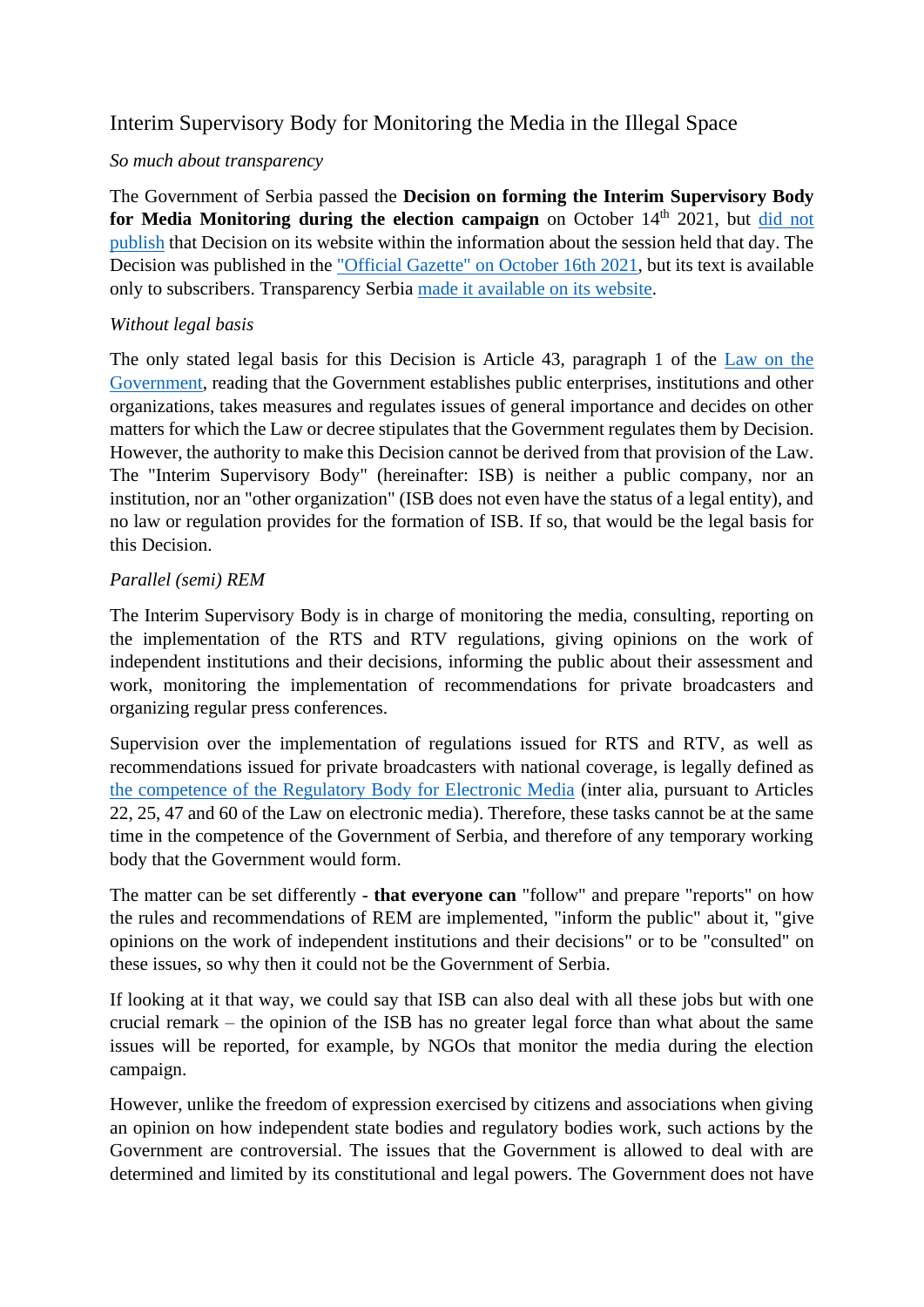the authority to give opinions on the work of independent institutions, not only because it is not explicitly authorized to do so but also because the Law prescribes that these bodies [are](http://www.parlament.gov.rs/upload/archive/files/cir/pdf/izvestaji/2021/560-21.pdf)  [accountable](http://www.parlament.gov.rs/upload/archive/files/cir/pdf/izvestaji/2021/560-21.pdf) to the National Assembly for their work.

It is also unclear which "independent institutions" the Interim Supervisory Body would give opinions except for the Regulatory Body for Electronic Media (REM). In other words, it is unclear why plural (institutions) is used. It is possible to envisage the introduction of this supervision mechanism over another body, unclear legal status and fluid powers, which should only be supervised by the Supervisory Board, based on Article 99 of the Law on Election of Deputies. The Supervisory Board was [formed](http://www.parlament.gov.rs/%D0%A1%D0%90%D0%9E%D0%9F%D0%A8%D0%A2%D0%95%D0%8A%D0%95.39033.43.html) for the first time in 20 years last year but [did](https://www.transparentnost.org.rs/images/dokumenti_uz_vesti/TS_ukazivanje_na_nepravilnost_u_radu_Nadzornog_odbora_povodom_razmatranja_tri_inicijative_TS.pdf)  [nothing](https://www.transparentnost.org.rs/images/dokumenti_uz_vesti/TS_ukazivanje_na_nepravilnost_u_radu_Nadzornog_odbora_povodom_razmatranja_tri_inicijative_TS.pdf) to improve the elections environment, denying its modest competencies even when they existed. Legally specifying the powers of the Supervisory Board, along with changing the way its members are elected, was [one of the TS's proposals](https://www.transparentnost.org.rs/images/dokumenti_uz_vesti/Transparentnost_Srbija_mediji_i_nadzor_-_prilog_za_dijalog_o_izborima.pdf) during the dialogue on election conditions in 2019, and recently [BIRODI](https://www.birodi.rs/higijenske-mera-za-unapredjenje-izbornog-integriteta-u-srbiji/) published a proposal in that direction.

Finally, bearing in mind that REM proposes a half of the members of the Interim Supervisory Body and that there is no limit to ISB members being officials and employees of REM, unequivocally concludes that ISB does not meet an essential condition for impartial conduct, as at least half of its members will be in a conflict of interest in performing what is defined as the work of that body.

## *"Consultants"*

The Decision further states that "The Interim Supervisory Body participates, as a consultant, in the process of 1) adopting bylaws for the Public Media Service (RTS and RTV) regulating election campaign coverage, 2) making recommendations for private broadcasters with national coverage, terrestrial and cable, which refer to the presentation of candidate programs and electoral lists during the election campaign and 3) defining the methodology of monitoring the media during the election campaign."

This provision is unclear, primarily due to the term "consultant". This term is not unknown, but it is usually used for companies or individuals, external associates of state institutions, who are engaged based on public procurement or within the framework of international assistance programs to help draft regulations. All three of the listed jobs in which ISB would be engaged as a consultant are in the exclusive competence of REM. Therefore, the Government of Serbia is not authorized to appoint consultants to REM in performing its tasks, REM could do so by its own Decision. As already mentioned, the implementation of the Decision could result in the members of the REM Council and employees in this institution consulting [themselves,](http://www.rem.rs/sr/arhiva/vesti/2021/10/odluka-o-predlaganju-6-clanova-privremenog-nadzornog-tela-za-pracenje-medija-tokom-izborne-kampanje) or at least their colleagues from REM, only in another capacity.

## *Composition of the Interim Supervisory Body*

Article 3 of the Decision stipulates that the Interim Supervisory Body has 12 members, "and its composition should ensure political pluralism and professional expertise." The REM proposes six members of the ISB, and the remaining six members (in  $3 + 3$  format), in accordance with the [Final Document of the Inter-Party Dialogue on Electoral Conditions with the mediation of](http://www.parlament.gov.rs/Me%C4%91ustrana%C4%8Dki_dijalog:_Unapre%C4%91enje_uslova_politi%C4%8Dkog_nadmetanja_u_Srbiji_.42693.941.html)  [the European Parliament of September 18th 2021,](http://www.parlament.gov.rs/Me%C4%91ustrana%C4%8Dki_dijalog:_Unapre%C4%91enje_uslova_politi%C4%8Dkog_nadmetanja_u_Srbiji_.42693.941.html) are proposed by the President of the National Assembly after consultations with the co-facilitators of the Inter-Party Election Dialogue conditions mediated by the European Parliament." It goes on to say that "no one who is a candidate on any electoral list may be a member of the Interim Supervisory Body." The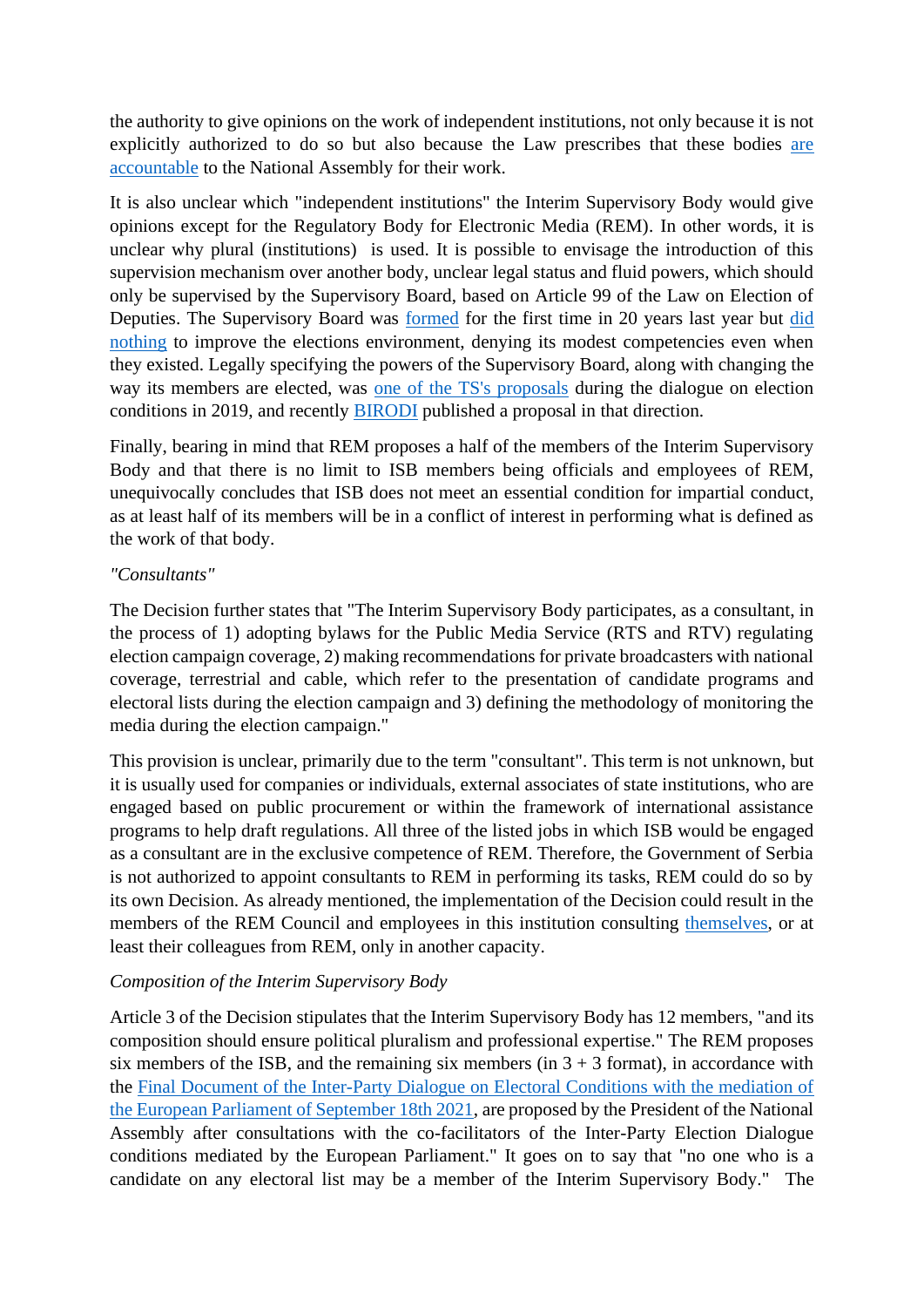Minister of Culture and Information makes the Decision on the appointment of ISB members within 15 days from the day this Decision enters into force, and the members of the Interim Supervisory Body (ISB) elect the President of the ISB by secret ballot.

The mentioned document from the dialogue is titled "Working document", which is said to have been drafted by the Speaker of the National Assembly Ivica Dacic, MEPs Tanja Fajon and Vladimir Bilcic, as well as former MEPs Eduard Kukan and Knut Fleckenstein. It does not constitute a regulation or an international agreement and cannot be a legal basis for the Government to act. As a political agreement, this document could have served the National Assembly to ensure, through amendments to the Law, that what was agreed was translated into regulations and that the existing regulations were not violated. By the way, the document's content has already been criticized for the lack of measures, which were presented by [TS,](https://www.transparentnost.org.rs/index.php/sr/aktivnosti-2/saoptenja/12078-korisni-ali-nedovoljni-predlozi-sa-dijaloga-o-izbornim-uslovima) [CRTA,](https://crta.rs/wp-content/uploads/2021/09/CRTA-Analiza-mera-koje-su-predlozene-od-strane-kofasilitatora-tokom-procesa-Medjustranackog-dijaloga-uz-posredovanje-Evropskog-parlamenta-2.pdf) [BIRODI](https://www.birodi.rs/analiza-nacrta-zakljucka-druge-faze-medjustranackog-dijaloga/) and numerous actors on the political scene.

The provision according to which an ISB member cannot be a candidate on any electoral list can be implemented only by electing the members when all electoral lists are announced. This also makes it impossible to implement the second part of the provision, according to which the Minister of Culture should make the appointment within 15 days from the entry into force of the Decision (that is, until November  $2<sup>nd</sup>$ , 2021). The candidates in the elections are not known, and the polls have not been called yet.

The Government's Decision stipulates that the composition of the ISB should ensure political pluralism and professional expertise. The guarantee for realizing the first criterion should be that the President of the National Assembly will propose the candidates after consultations with the EU parliamentarians. If he did not do that, paradoxical and legal an impermissible situation would happen again, that the Government of Serbia (or rather one of the members of the Government, the Minister culture and information) assesses whether the President of the institution of another branch of Government - National Assembly – properly fulfilled the assigned task. Moreover, the legally inadmissible situation already arose when the Government of Serbia assigned any obligation to the President of the National Assembly.

The particular problem is that the Decision requires that the body members be candidates with "professional expertise", but the required expertise is not defined!

According to Article 4 of the Decision, and having in mind the prescribed deadlines, the first session of the ISB will have to be held no later than November  $5<sup>th</sup> 2021$ .

## *ISB as a working body of the Government and violation of the Rules of Procedure*

Article 5 is the least controversial – "The provisions of the Rules of Procedure of the Government on the work of temporary working bodies shall apply accordingly to the manner of work of the Interim Supervisory Body." Since the ISB can legally be only an occasional working body of the Government of Serbia, the provision is unnecessary since those rules would certainly be applied.

That is why this is the right time to remind everyone of what the [Rules of Procedure](https://www.srbija.gov.rs/dokument/2432/poslovnik-vlade.php) say. There is a very good reason why the Government did not refer to this act when it passed the Decision on ISB because the Decision violated both the laws and the internal procedures of the Government prescribed by this act.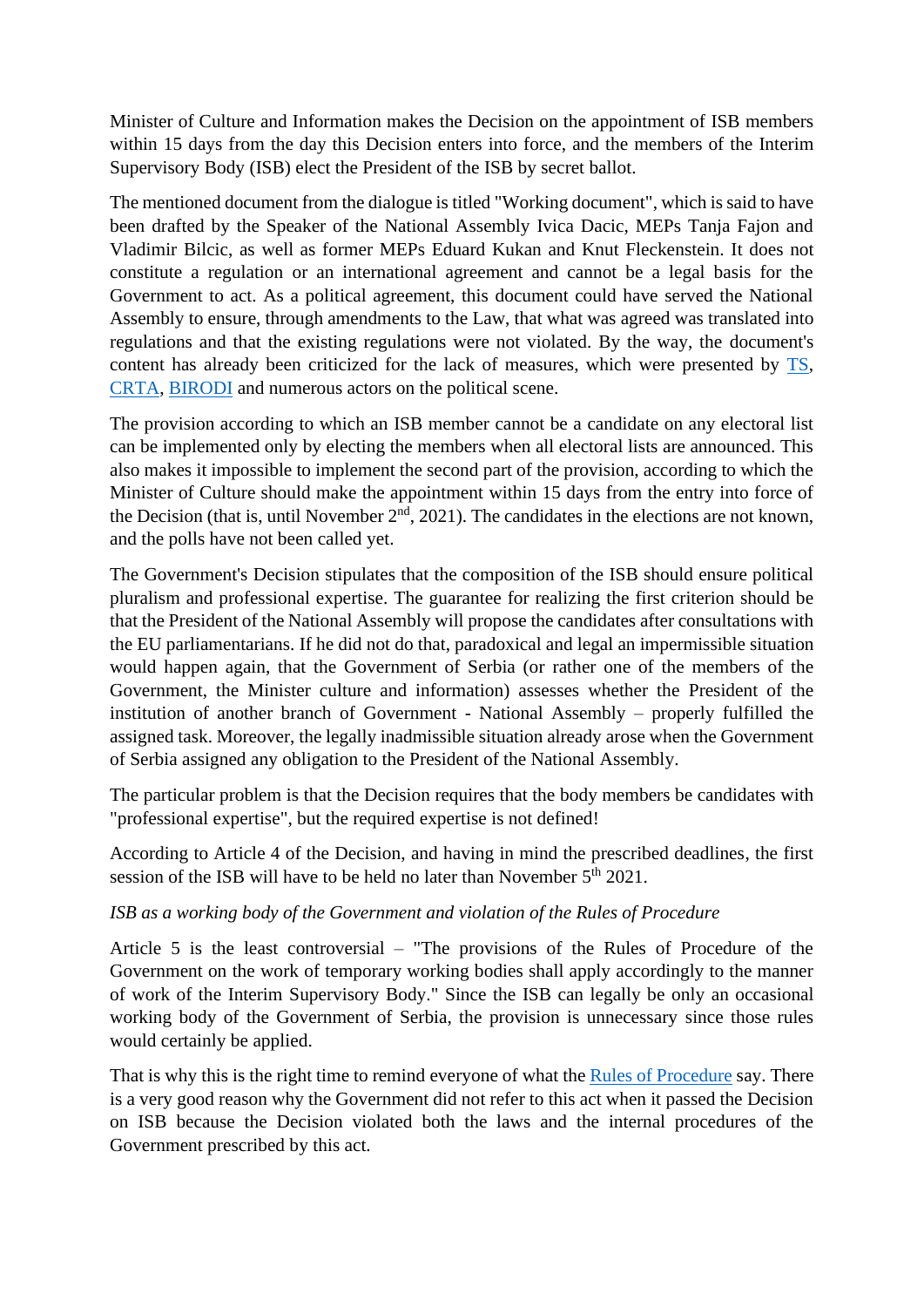Article 22 of the Rules of Procedure stipulates that the Government may, by a decision, establish an occasional working body "in order to consider certain issues within its competence and provide proposals, opinions and expert explanations". It is further specified that the Government appoints the President and members of the temporary working body (therefore, one of the ministers cannot do that) by a decision on the formation of the body and to replace the members by a special decision.

The Decision on the formation of a temporary working body determines the jobs for which the body is formed, the time for which it is formed, the deadlines within which it submits a report on its work and other issues related to its work. As we can see, the ISB Decision does not provide for reporting deadlines. However, a deadline for reporting to the Government Committee (every 60 days) and the Government as a whole (90 days) has already been set by the Rules of Procedure. By the Rules of Procedure, ISB will have to send its "proposals, opinions and expert explanations" to the Ministry of Culture and Information ("state administration body in whose scope is the majority of the work for which it is educated"), so that this Ministry that it is necessary", as his own, prepared for the Government.

## *Professional support and fees*

Per these provisions of the Rules of Procedure, it is stipulated that "the Ministry of Culture and Information shall provide professional and administrative-technical support to the Interim Supervisory Body." On the other hand, compliance with this provision raises many questions, especially since it is not explicitly envisaged that the ISB will have the means to engage external associates. Thus, it turns out that the ISB members will receive "professional support" (the term "professional support" is commonly used in the regulations) from the Ministry of Culture, for example, during the consultations on the methodology for monitoring the media and bylaws within the competence of REM, and in order for the ISB to provide "consultations" to REM. How absurd that is can be seen from the fact that [REM itself currently has](http://www.rem.rs/uploads/files/Informator%20o%20radu/Informator%20o%20radu%20jun%202021.pdf) 80 employees, while the Sector for Public Information and Media has [ten times fewer employees.](https://www.kultura.gov.rs/extfile/sr/7612/Informator-o-radu---septembar-2021--latinica.doc)

Another innovative solution is the provision according to which the remuneration for the President and members of the ISB is "mutually determined by the Minister of Culture and Information and the Minister of Finance, taking into account the balance possibilities of the budget", and that the funds for the work of the Interim Supervisory Body are provided in the budget of the Republic of Serbia in accordance with the Law. For benefits to be paid, they would have to be budgeted. When suddenly there is an expense for the budget during the year, as is the case now, it is financed from the budget reserve, and, practically, the Government as a whole will have the opportunity to approve that expense, not only these two ministers.

When determining the fees, the provision that "the balance possibilities of the budget are taken into account" probably wanted to emphasize the concern for public money, but the effect is the opposite. If the only factor affecting the amount of compensation is how much money can be found in the budget, then compensations could be substantial. If the Decision has to deal with this topic, it should state that the compensations should be appropriate to the work of the ISB. Here we come to one fact that has already been mentioned - half of the members of ISB are in fact more or less already paid for the jobs they will deal with in this body because they come from the Regulatory Body for Electronic Media, which should otherwise deal with jobs which are now in charge of the ISB.